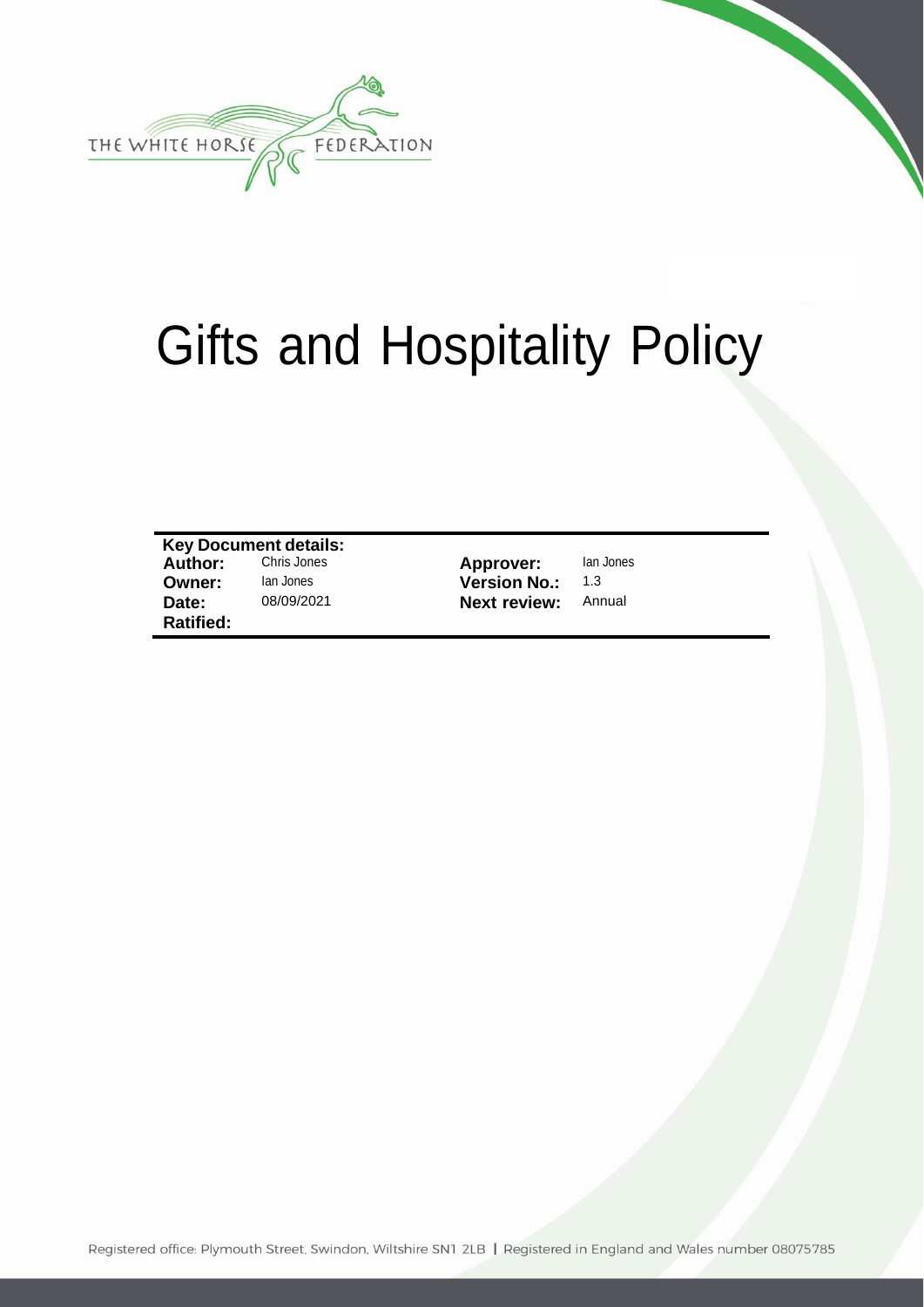

## **1. Introduction**

1.1. General Guidance

As a general guideline, business gifts and hospitality should not be accepted by any member of staff, except as provided for below.

#### 1.2. Aims

The intention of the policy is to ensure that the Academy can demonstrate that no undue influence has been applied or could be said to have been applied by any supplier or anyone else dealing with the Academy. The Academy should be able to show that all decisions are reached on the basis of value for money and for no other reason. Any consideration of whether or not the principles of this Policy have been breached will be determined by reference to this provision.

#### 1.3. Who it applies too

This policy applies to all schools across the federation. Any breach of this Policy could lead to disciplinary action and may constitute gross misconduct.

#### **2. General Principles**

Employees shall not use their authority or office for personal gain and shall seek to uphold and enhance the standing of the Academy by:

- Maintaining an unimpeachable standard of honesty and integrity in all their business relationships.
- Complying with the letter and spirit of the law, and contractual obligations, rejecting any business practice that might be deemed improper.
- At all times in their business relationships acting to maintain the interests and good reputation of the Academy.

Any employee who becomes aware of a breach of policy must report this immediately to his or her manager who will instigate investigations as necessary.

#### **3. Register of Interests**

Any personal interest that may impinge or might reasonably be deemed by others to impinge on an employee's impartiality or conflict with the duty owed to the Academy in any matter relevant to an employee's duties (such as conflicting business interests) should be declared in writing. Any member of staff who is aware of any business dealings conferring personal gain, or involving relatives or associates of members of staff must supply details of such transactions to the CEO for entry into the Register of Business Interests.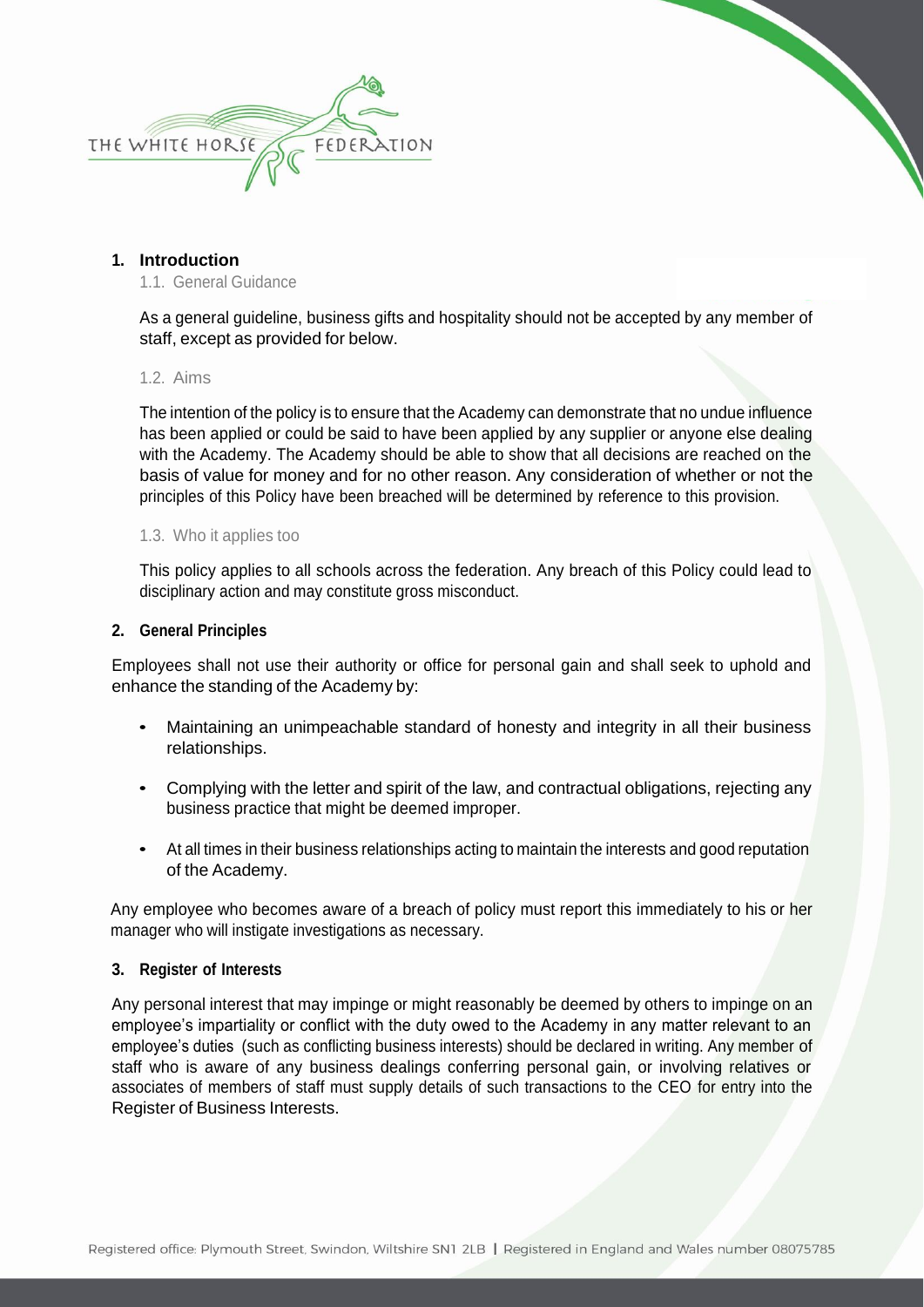

All Principals, Central Leadership and governors are required to annually complete a Declaration of Interests.

#### **4. General Guidance**

Always say "no" if you think the giver has an ulterior motive. Be sensitive to the possibility that the giver may think that even small gifts or simple hospitality will elicit a more prompt service or preferential treatment.

Never accept a gift or hospitality from anyone who is, or may be in the foreseeable future, tendering for any contract with the Academy, seeking employment with the Academy or is in dispute with the Academy, even if you are not directly involved in that service area.

If you are in doubt about the acceptability of any gift or offer of hospitality it is your responsibility to consult the Finance Director or Regional Director.

### **5. Acceptance of Gifts**

Employees are permitted to accept gifts, rewards or benefits from parents, other members of the public or organisations the Academy has official contacts with only where they are isolated gifts of an amount up to £30 and covers such items as diaries, calendars, chocolates, a bottle wine or bunch of flowers. Gifts should not therefore be accepted if they appear to be disproportionately generous or could be construed as an inducement to effect a business decision.

Gifts which are intended for the Trust and Academy body may be accepted but not retained by the individuals receiving them. The CEO will then determine the use and distribution, eg school fayre.

#### **6. Acceptance of Hospitality**

Any hospitality over £50 should be reported to the PA to the CEO for entry in the "The Gifts and Hospitality Register" which is reported annually to the Risk and Audit Committee.

In relation to conventional hospitality (lunches, outings, tickets for events etc.) provided that it is normal and reasonable in the circumstances they may be accepted. Such invitations should not be accepted where there is no reasonable business justification for doing so, where an invitation is disproportionately generous, or where the invitation could be seen as an inducement to affect a business decision.

A gauge of what is acceptable in terms of hospitality:

• Occasional working lunches with customers, providers or partners are generally acceptable as <sup>a</sup> way of doing business provided they are not to an unreasonable level or cost.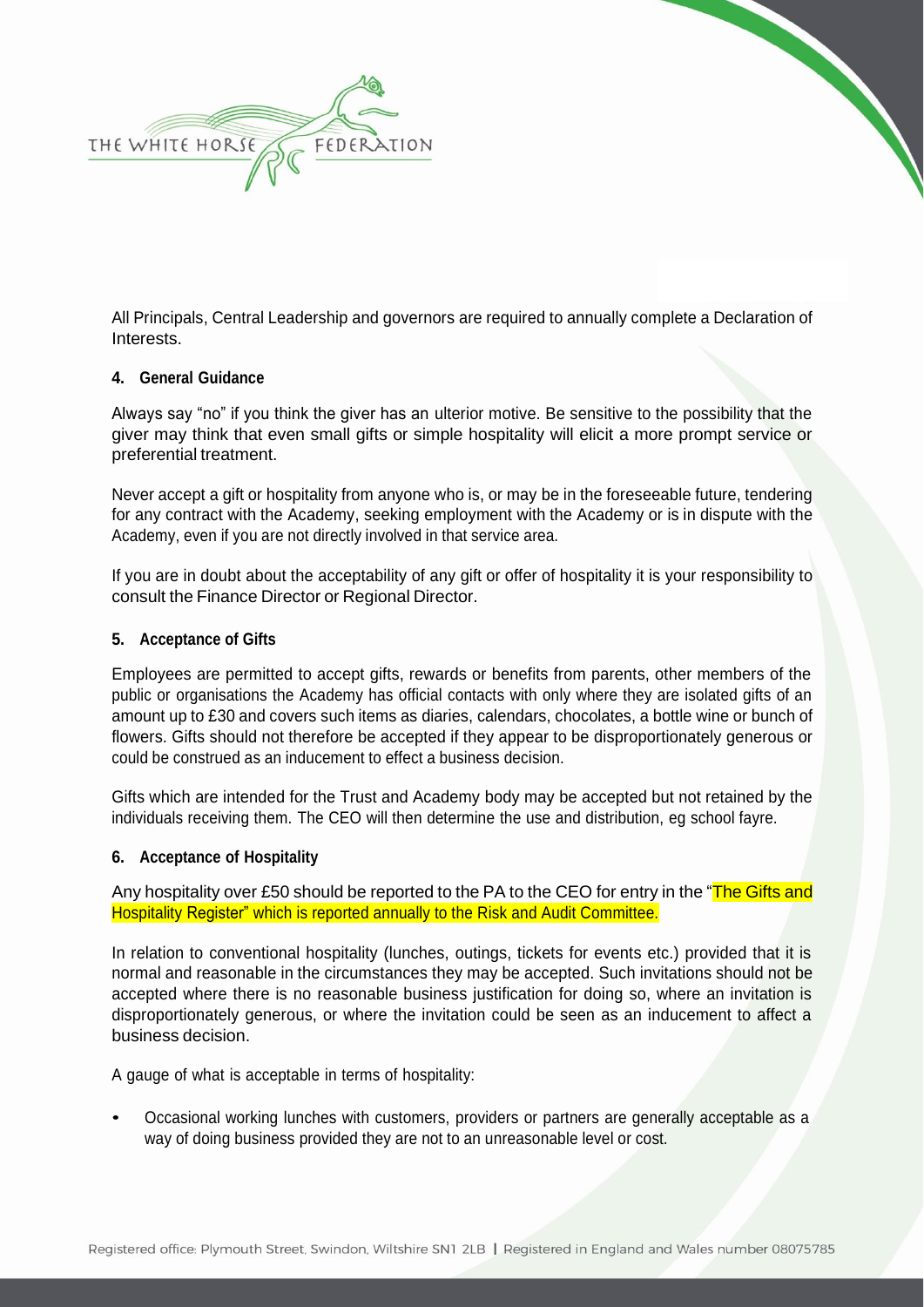

- Invitations to corporate hospitality events must each be judged on their merit. Provided the general rules have been taken into account, it may be acceptable to join other company/organisation guests at:
	- a. sponsored cultural and sporting events, or other public performances, as a representative of the Academy;
	- b. special events or celebrations.

But, consider the number of these events, and always take into consideration what public perception is likely to be if they knew you were attending.

- Acceptability depends on the appropriateness of the invitations, in terms of the level of hospitality, the frequency and the status of the invited employee. In all such cases the Head of School must be consulted.
- Paid holidays or concessionary travel rates are not acceptable. Neither are offers of hotel accommodation nor the use of company villas/apartments.
- If you are visiting a company to view equipment that the Trust is considering buying, you should ensure that expenses of the trip are paid by the Trust. Acceptance of refreshments and/or a working lunch may be acceptable, but care must be taken to ensure that the Trust's purchasing and/or tender procedures are not compromised.
- Acceptance of sponsored hospitality that is built into the official programme of conferences and seminars related to your work are acceptable.
- Offers to speak at corporate dinners and social gatherings, or events organised by, for example, a professional body, where there is a genuine need to impart information or represent the Trust must be agreed in advance with the Regional Director.
- Any invitation you accept should be made to you in your professional/working capacity as a representative of the Trust.

## **7. "Internal Hospitality" or Staff Entertaining / Well Being**

In relation to "internal hospitality" (or Staff Entertaining) this is guided by provisions in the Academies Accounts Direction, as well as general good corporate governance. The Academies Financial Handbook states that academy trusts must ensure that:

- Spending has been for the purpose intended and there is probity in the use of public funds
- Spending decisions represent value for money, and are justified as such